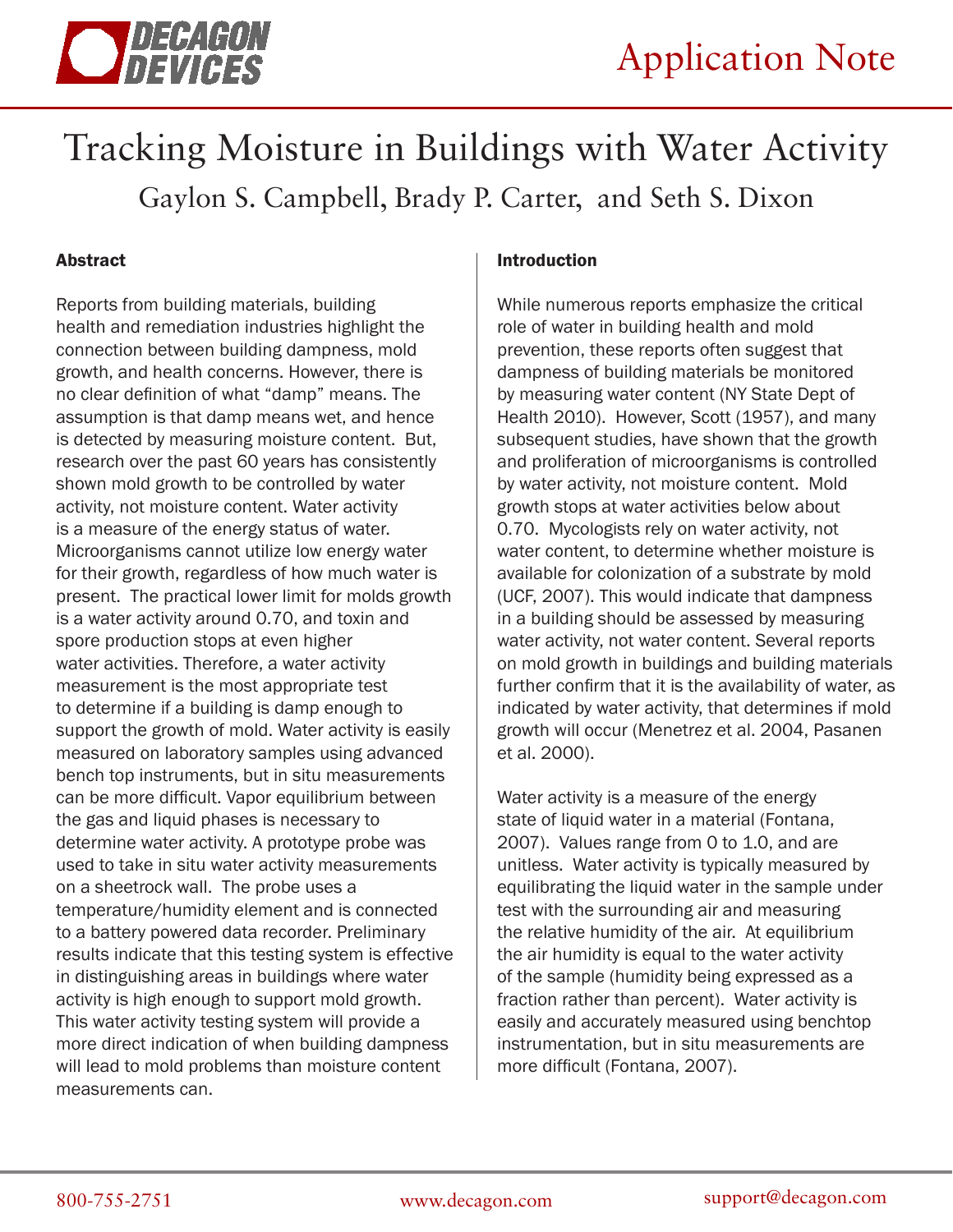

# Application Note

Because moisture infiltration into buildings leads to so many problems, it is recommended that building owners try to prevent moisture infiltration and if moisture does become a problem, to make every effort to remove the moisture or the moist materials (NY State Dept of Health 2010). Moisture can infiltrate buildings either through exposure to high humidity or to liquid water. Water does not have to come into contact with a wall directly to be a problem because standing water on the ground can wick up into the drywall and create conditions that will allow mold growth (Greenwell and Menetrez, 2004). Consequently, effective monitoring of buildings for moisture problems requires a system that can detect the infiltration of water, determine if the water activity of the wallboard is high enough to support mold growth, be able to log data over time, and be accessed remotely. That being established, the issue at hand is finding the most effective manner of tracking moisture in buildings. Methods today include sonar, infra-red cameras, electrical resistance measurement, and even subjective human assessment. The most widely used methods measure water content and consequently don't meet the requirement of providing the water activity (MBEH, 2007).

Greenwell and Menetrez (2004) were able to track movement of moisture up wallboard using a moisture meter. The moisture meter did not have the capability to log data or be accessed remotely. The moisture measurements did show movement of water up the wallboard; however, they were not a good indicator of viability for mold colonization, since moisture content is not an indicator of mold growth. An arbitrary, habitable medium might have a high water content, but it still might not be colonized by mold or microbes until it had sufficiently high levels of water activity. The water activity of building material determines not only whether mold will grow but also the types that colonize the material (MBL, 2011).

The objective of this study was to test a method that could be used to track water activity in

building materials using a sensor and logging system. This instrumentation could then be adapted for use as a water alarm system in buildings or as a tool to track the progress of remediation efforts after water damage.

### Methods/Materials

Gypsum wallboard was obtained from a local supply store and used to assemble a 61 x 51 cm wall. The wall frame was composed of fir two-byfour studs and the wallboard was unaltered -5/8 inch gypsum with no covering. The wall was placed in a plastic-lined trough containing 7.6 cm depth of tap-water (Figure 1). After all sensors had reached their peak water activity value, the wall was taken back out of the water and allowed to dry.



Figure 1. Test setup showing water activity sensors placed at different heights on wallboard suspended in water.

Water activity sensors (RH/temperature sensors, Decagon Devices, Inc. Pullman, WA) were placed at 5, 15.2, and 45.7 cm from the waterline on the wallboard. These sensors were pre-calibrated with a reported accuracy of +/- 0.02 aw. Sensors were covered and sealed to the wallboard using black Gorilla tape. Each sensor was connected to a data logger, which collected water activity and temperature readings each half hour for the duration of each test run during both wetup and drydown. Data were averaged over 2 repeated test runs. The sensors were nonintrusive and had little to no impact on the condition or state of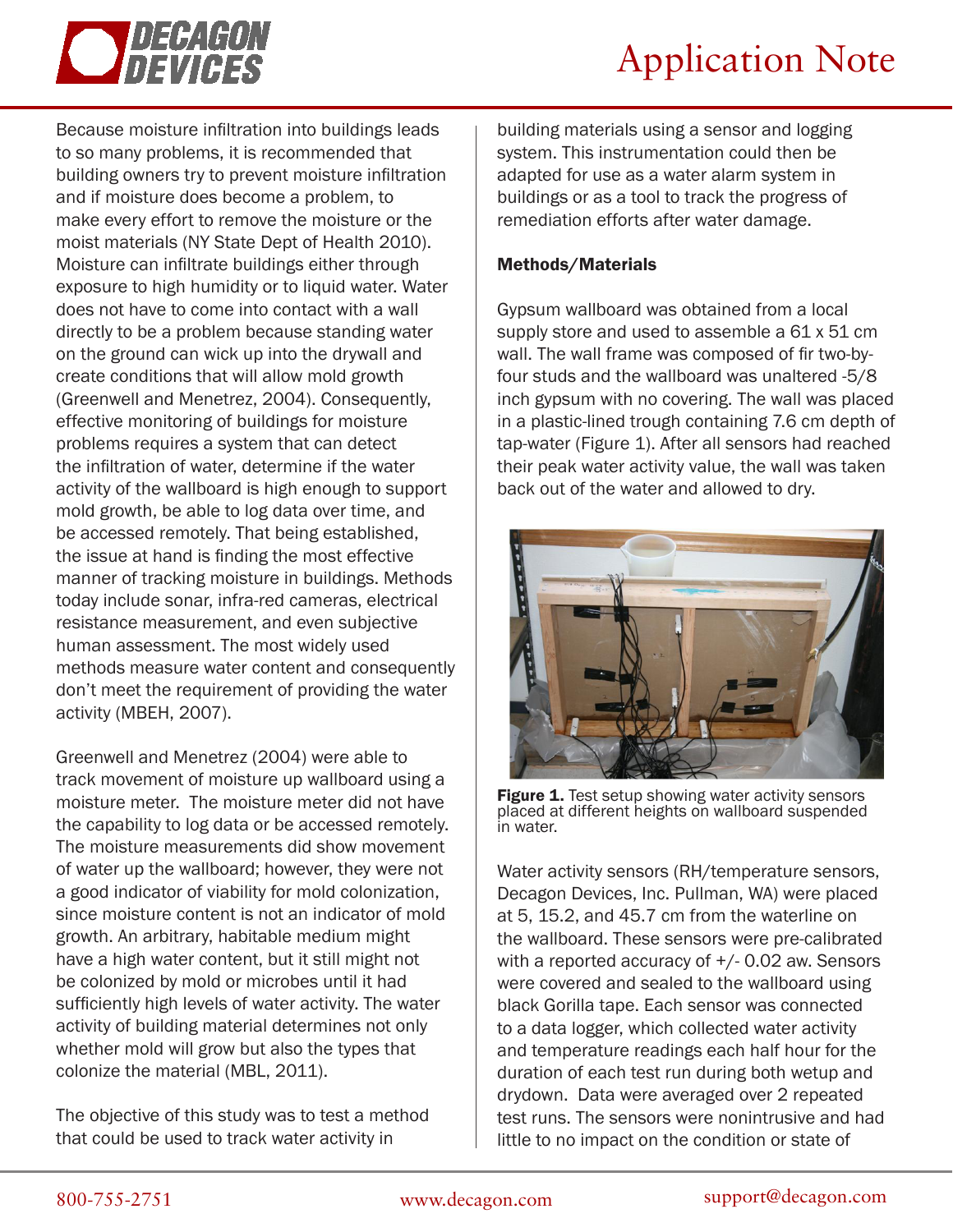

| Probe Height (cm) $\vert$ Initial a <sub>w</sub> Reading |      | Sensor $a_w$ Reading | Time to Peak | Instrument $a_{\mu}$ |
|----------------------------------------------------------|------|----------------------|--------------|----------------------|
|                                                          |      | (at time of sample)  |              | (at time of sample)  |
|                                                          | 0.30 | $1.00\,$             | $11$ hrs     | Not taken            |
| 15.2                                                     | 0.30 | $1.00\,$             | $15$ hrs     | 0.999                |
|                                                          | 0.30 |                      | $26$ hrs     | 0.378                |

Table 1. Average initial and peak water activity readings by the sensors at 5, 15.2, and 45.7 cm during wall wetup. The time to reach the peak reading is also recorded. The water activity of a sample of wallboard as measured in a benchtop water activity instrument is also shown.

the wallboard. The wallboard was maintained at room temperature and did not significantly change during testing. In order to verify the readings of the sensors, the water activity of samples taken from the wall at 15.2 and 45.7 were analyzed for water activity using a benchtop dew point water activity meter (AquaLab Series 4, Decagon Devices, Inc. Pullman, WA).

The wall was suspended in the trough in order to maximize the area of open-ended wallboard exposed. Water was then poured into the trough until it just covered the top of the lowermost twoby-four. Water lost by evaporation was replenished as needed on a daily basis.

#### Results and Discussion

Water moved quickly up the wallboard once it was placed in the water trough in agreement with the results of Greenwell and Menetrez (2004) (Table 1). All sensors initially read a water activity of 0.30, which is typical for ambient room conditions. After 11 hours, the first sensor at 5 cm increased from 0.30 aw to 1.0 aw. The second sensor at 15.2 cm also increased to 1.0 aw, and the sensor at 45.7 cm remained unchanged (Figure 2). This indicated that water had saturated the wallboard at 5 cm, reached the second sensor and raised the water activity to high enough levels to support mold growth, but had not yet reached the highest sensor. After 15 hours, both of the lower sensors were giving peak aw readings, but the highest sensor remained unchanged (Figure 1). Finally, at 27 hours, the highest sensor read 0.70 aw (Table 1). The wall board at 45.7 cm never reached a

water activity of 1.0, but its water activity was high enough to support mold growth. Table 1 shows a comparison of sensor water activities and water activity of samples taken from the wallboard and run in the AquaLab Series 4. The Aqualab measurements agreed well with those reported by the sensors, indicating that the sensors correctly represented the water activity of the wallboard.

Greenwell and Menetrez (2004) reported that after 2 days, the moisture content at 30 cm had risen from 0.3 % to approximately 15%. This indicated that water was moving, but did not provide information about the possibility of mold growth. By utilizing water activity sensors instead of a moisture content meter, the results from this study not only make it possible to track moisture movement, but also directly provide information about the susceptibility of the wallboard to molding as the water moves.



Figure 2. Water activity plotted as a function of time for the sensors at 5, 15.2, and 45.7 cm showing and increase in water activity as water moved up the wall and then a decrease in water activity as the wall dried out.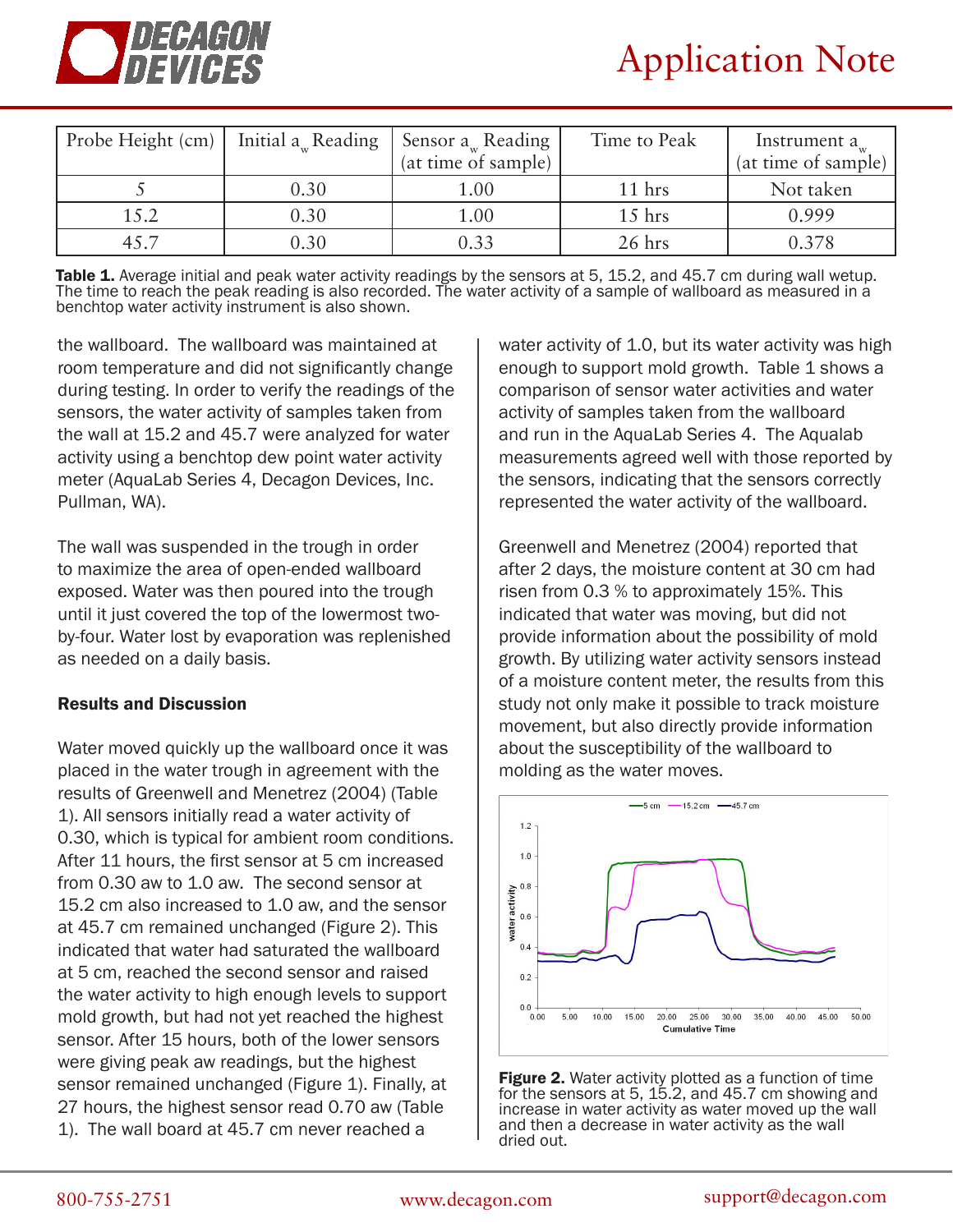

# Application Note

When the wall was removed from the water trough after 27 hours, water immediately began moving out of the wallboard through evaporation from the surface and from the edges of the wallboard (Figure 2). At 29 hours, the 45.7 cm water activity sensor was already back to reading 0.30 aw, indicating that the section it was measuring was no longer suitable for microbial growth. By 35 hours, the water activity readings of both the 5 and 15.2 cm sensors had dropped back to 0.40 aw, indicating that the entire wall had dried out and was no longer suitable for microbial growth. As with wetup, samples of wallboard were taken at 15.2 and 45.7 cm and measured for water activity using the AquaLab Series 4 water activity meter. The results again agreed well with those reported by the sensors, indicating that the sensors were still representing the water activity of the wallboard (Table 2).

## **Conclusions**

The ability of the system proposed in this study to track both wetting and drying processes indicates that these sensors will follow water infiltration into building materials as well as the dry down progress during remediation. In addition, because the system is tracking water activity, it will not only be able to show water movement, but it will also indicate whether mold growth is possible when water infiltration has occurred. The system utilizes easy to install water activity sensors and a data logging system that can be set up anywhere. The data loggers are battery powered and have the capability to be accessed locally or, using a cellular link, over the internet. The software program that

comes with the sensors can be setup to provide alarms if the water activity increases above unsafe levels, alerting a building owner that a water problem has occurred. The water activity system proposed in this study can effectively and correctly monitor dampness in buildings, meeting the directives outlined by many state health agencies that moisture in buildings needs to be monitored and controlled to ensure building health.

### References

Fontana, A. J. (2007). Measurement of Water Activity, Moisture Sorption Isotherms, and Moisture Content of Foods. In G.Barbosa-Canovas, A. J. Fontana, S. J. Schmidt, & T. P. Labuza (Eds.), Water Activity in Foods (1st ed., pp. 155-171). Ames, Iowa: Blackwell Publishing and IFT.

Greenwell, D.J. and Menetrez, M.Y. 2004. Moisture movement (wicking) within gypsum wallboard. AWMA Control # 05-A-580.

Isengard, H. D. (2001). Water content, one of the most important properties of food. Food Control, 12, 395-400.

New York State Department of Health. 2010. New York state toxic mold task force: Final report to the Govenor and Legislature. Issue 1.

Massachusetts Bureau of Environmental Health. 2007. Use of Moisture Measuring Devices in Evaluating Water Damage in Buildings. http:// www.mass.gov/eohhs/docs/dph/environmental/ iaq/moisture-measure-device.pdf

| Probe Height (cm) | Initial $a_w$ Reading | Sensor $a_w$ Reading | Time to Peak | Instrument a        |
|-------------------|-----------------------|----------------------|--------------|---------------------|
|                   |                       | (at time of sample)  |              | (at time of sample) |
|                   | $1.00\,$              | 0.40                 | $35$ hrs     | Not taken           |
| 15.2              | $1.00\,$              | 0.36                 | 35 hrs       | 0.407               |
| 45.7              | 0.70                  | 0.35                 | 29 hrs       | 0.402               |

**Table 2.** Average initial and final water activity readings by the sensors at 5, 15.2, and 45.7 cm during wall drydown. The time to reach the low reading is also shown. The water activity of a sample of wallboard, as measured in a benchtop water activity instrument, is also shown.